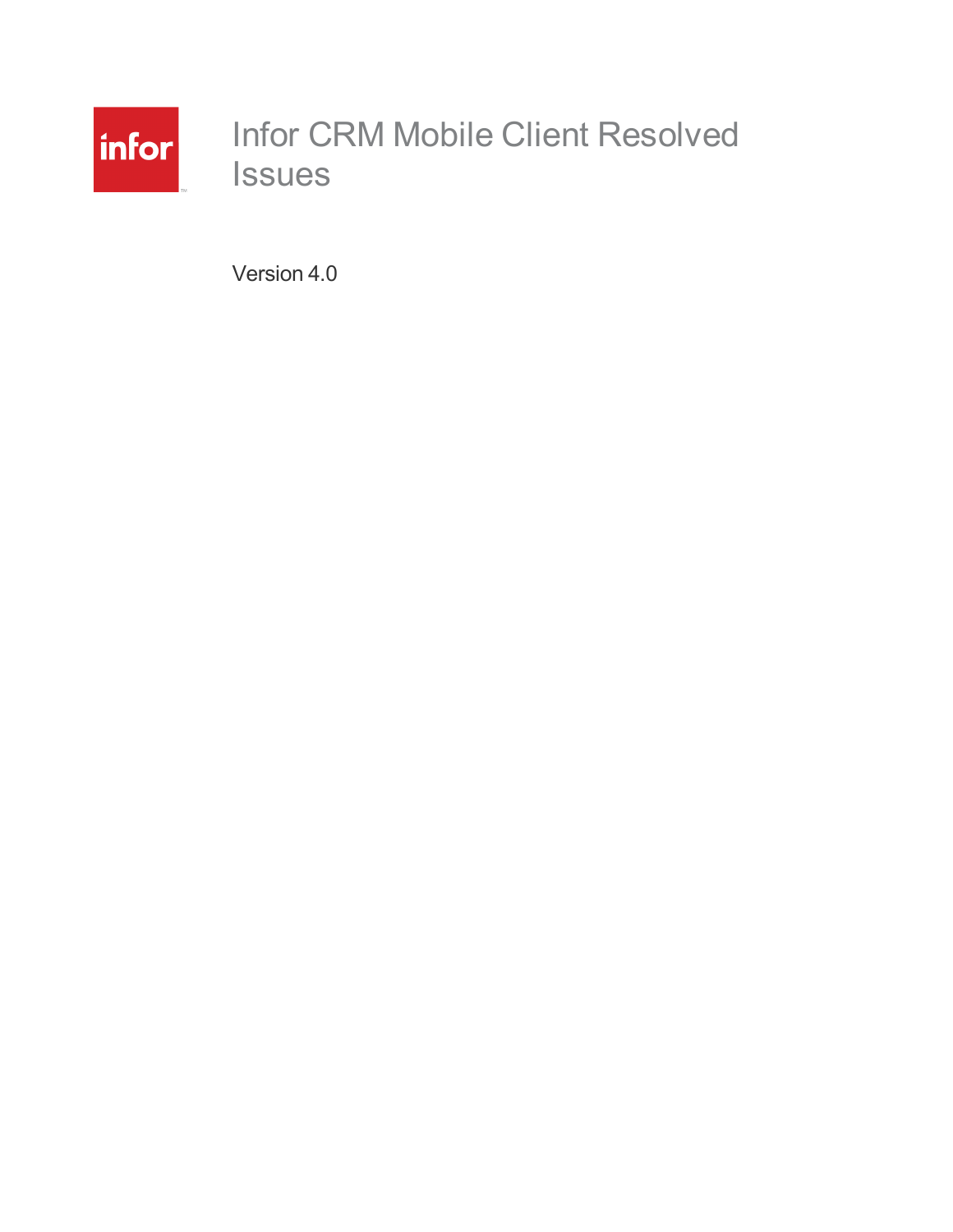## **Copyright© 2019 Infor**

#### **Important Notices**

The material contained in this publication (including any supplementary information) constitutes and contains confidential and proprietary information of Infor. By gaining access to the attached, you acknowledge and agree that the material (including any modification, translation or adaptation of the material) and all copyright, trade secrets and all other right, title and interest therein, are the sole property of Infor and that you shall not gain right, title or interest in the material (including any modification, translation or adaptation of the material) by virtue of your review thereof other than the non-exclusive right to use the material solely in connection with and the furtherance of your license and use of software made available to your company from Infor pursuant to a separate agreement, the terms of which separate agreement shall govern your use of this material and all supplemental related materials ("Purpose").

In addition, by accessing the enclosed material, you acknowledge and agree that you are required to maintain such material in strict confidence and that your use of such material is limited to the Purpose described above. Although Infor has taken due care to ensure that the material included in this publication is accurate and complete, Infor cannot warrant that the information contained in this publication is complete, does not contain typographical or other errors, or will meet your specific requirements. As such, Infor does not assume and hereby disclaims all liability, consequential or otherwise, for any loss or damage to any person or entity which is caused by or relates to errors or omissions in this publication (including any supplementary information), whether such errors or omissions result from negligence, accident or any other cause.

Without limitation, U.S. export control laws and other applicable export and import laws govern your use of this material and you will neither export or re-export, directly or indirectly, this material nor any related materials or supplemental information in violation of such laws, or use such materials for any purpose prohibited by such laws.

#### **Publication Information**

Release: 4.0 Publication date: April 15, 2019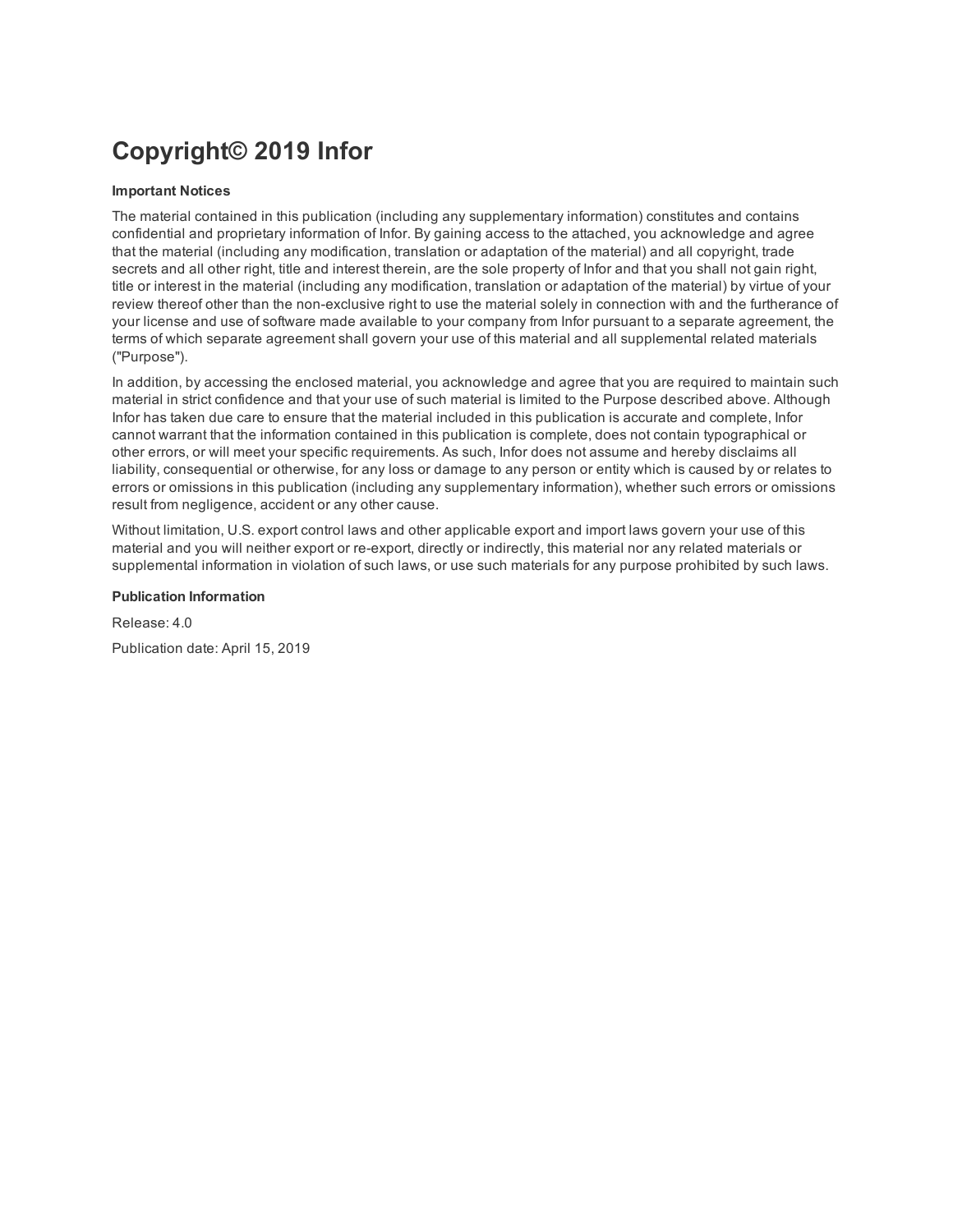## **Introduction**

This document lists issues resolved in Infor CRM Mobile version 4.0.

### **Additional Resources**

Other documents that you might find helpful include:

- <sup>n</sup> Compatibility information for Infor CRM Mobile is available in the Infor Online Compatibility Matrix (OCM). To access the OCM:
	- a. Sign in to the **InforXtreme Portal web site**: www.infor.com/inforxtreme.
	- b. Expand the **Environment** menu, and then click **Online Compatibility Matrix**. Click Help for a video explaining the features of the OCM.
- <sup>n</sup> *Installing the Mobile Client.pdf* provides detailed instructions for installing Infor CRM Mobile. This documentation is available with the Infor CRM Mobile media and can also be downloaded from the Infor Xtreme portal web sites.
- <sup>n</sup> *Upgrading the Mobile Client.pdf* provides detailed instructions for upgrading an existing installation of the Infor CRM Mobile. This documentation is available with the Infor CRM Mobile media and can also be downloaded from the Infor Xtreme portal web sites.
- Help tips are available in the Infor CRM Mobile Client.

### **Contacting Infor**

If you have questions about Infor products, go to the Infor Xtreme Support portal at [www.infor.com/inforxtreme](http://www.infor.com/inforxtreme).

If we update this document after the product release, we will post the new version on this website. We recommend that you check this website periodically for updated documentation.

If you have comments about Infor documentation, contact [documentation@infor.com](mailto:documentation@inform.com).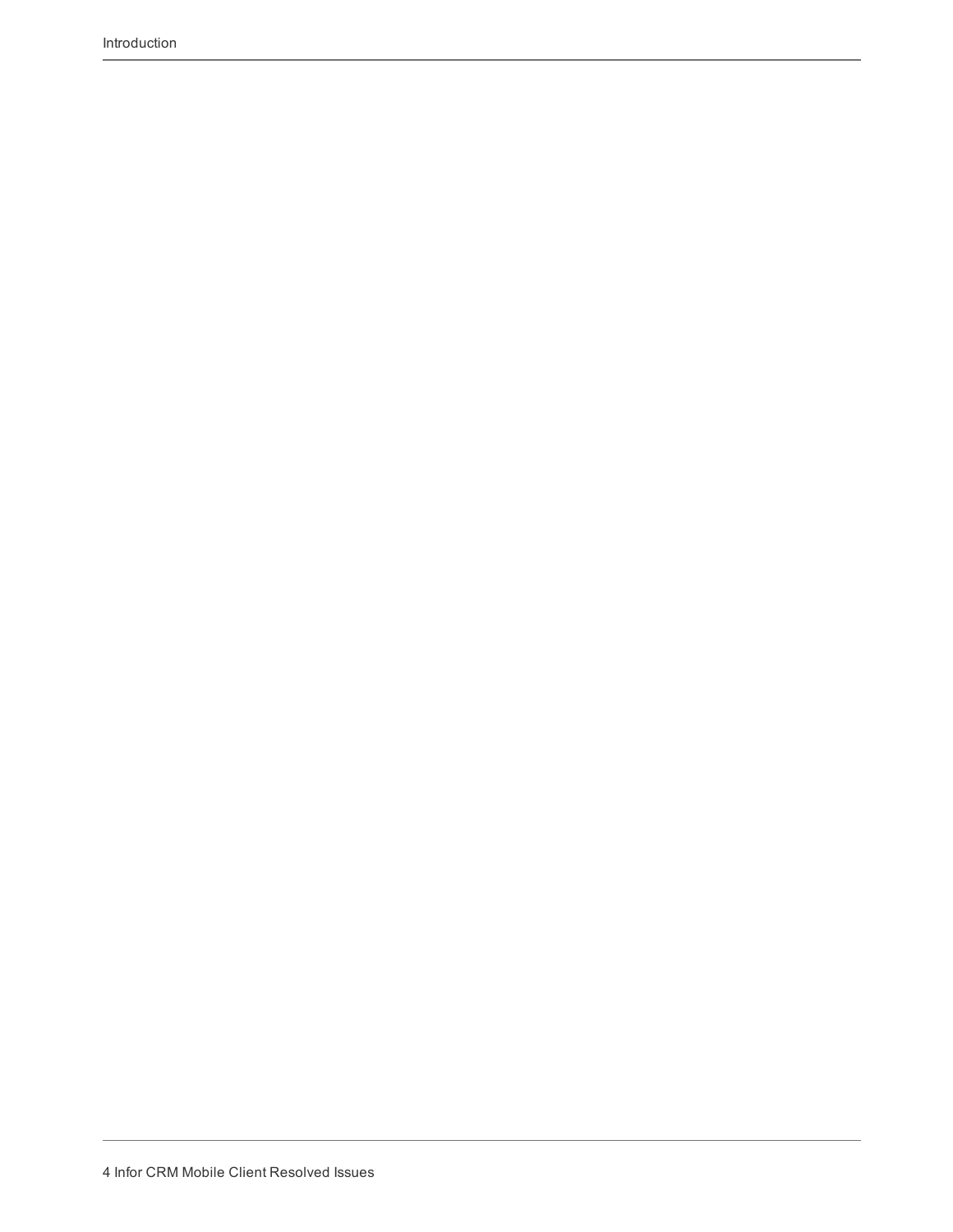## Issues resolved in this release

Infor CRM Mobile Client for Microsoft v4.0 contains the following resolved issues:

- INFORCRM-2928: In list views, Quick Actions are not always visible.
- **n** INFORCRM-3048: Add the ability for users to change regional format settings.
- INFORCRM-3074: When refreshing KPI charts, the "loading" message is blurry.
- INFORCRM-3268: All instances of "log in" or "log out" should be changed to "sign in" or "sign off".
- **NORCRM-3784: The Ticket Activities view title should be the Ticket ID.**
- INFORCRM-4698: Spell check works differently in iOS7 than iOS8 and iOS9.
- INFORCRM-5085: Moving from one account to another account may display the Account title as the previously opened account.
- **n** INFORCRM-5086: After pressing a contact's phone link, canceling, and closing the phone call note, and then clicking an email link for a different contact, the note displays the phone call contact, not the email contact.
- INFORCRM-6394: In an iPhone 5, iPhone 6, or iPhone 6+ environment in landscape mode, the Calendar control hours and minutes drop-down lists may not open.
- INFORCRM-6395: In an iPhone 6 or iPhone 6+ environment in landscape mode, pressing the Calendar control changes the position of the hours and minutes drop-down lists.
- **n** INFORCRM-6428: In an iPhone 5 environment in landscape mode, the Calendar control month drop-down list detatches from the field.
- <sup>n</sup> INFORCRM-11027: In a localized offline environment, on the Recently Viewed right menu, "KPI 'Total Recently Viewed'" contains untranslated strings.
- **n** INFORCRM-11688: In a Spanish environment, upon opening the help, "[object Object] displays instead of the Help.
- INFORCRM-11846: In a Windows Simplified or Traditional Chinese environment, the sign in screen contains untranslated strings.
- **n** INFORCRM-12730: When selecting an additional item for a multi-select pick list, previously selected items are no longer selected.
- n INFORCRM-12891: In a localized environment, when scheduling or editing a recurring activity, the recurring options are difficult to understand when translated.
- INFORCRM-12915: In an IE 11 or Edge browser environment, when creating a lead, the word "null" is inserted in the Business Description and Note fields.
- INFORCRM-13067: In a German environment, when scheduling or editing a recurring activity, the recurring "on" list contains unexpected items.
- n INFORCRM-13081: In a German environment, on the Recently Viewed right menu, "KPI 'Total Recently Viewed'" contains untranslated strings.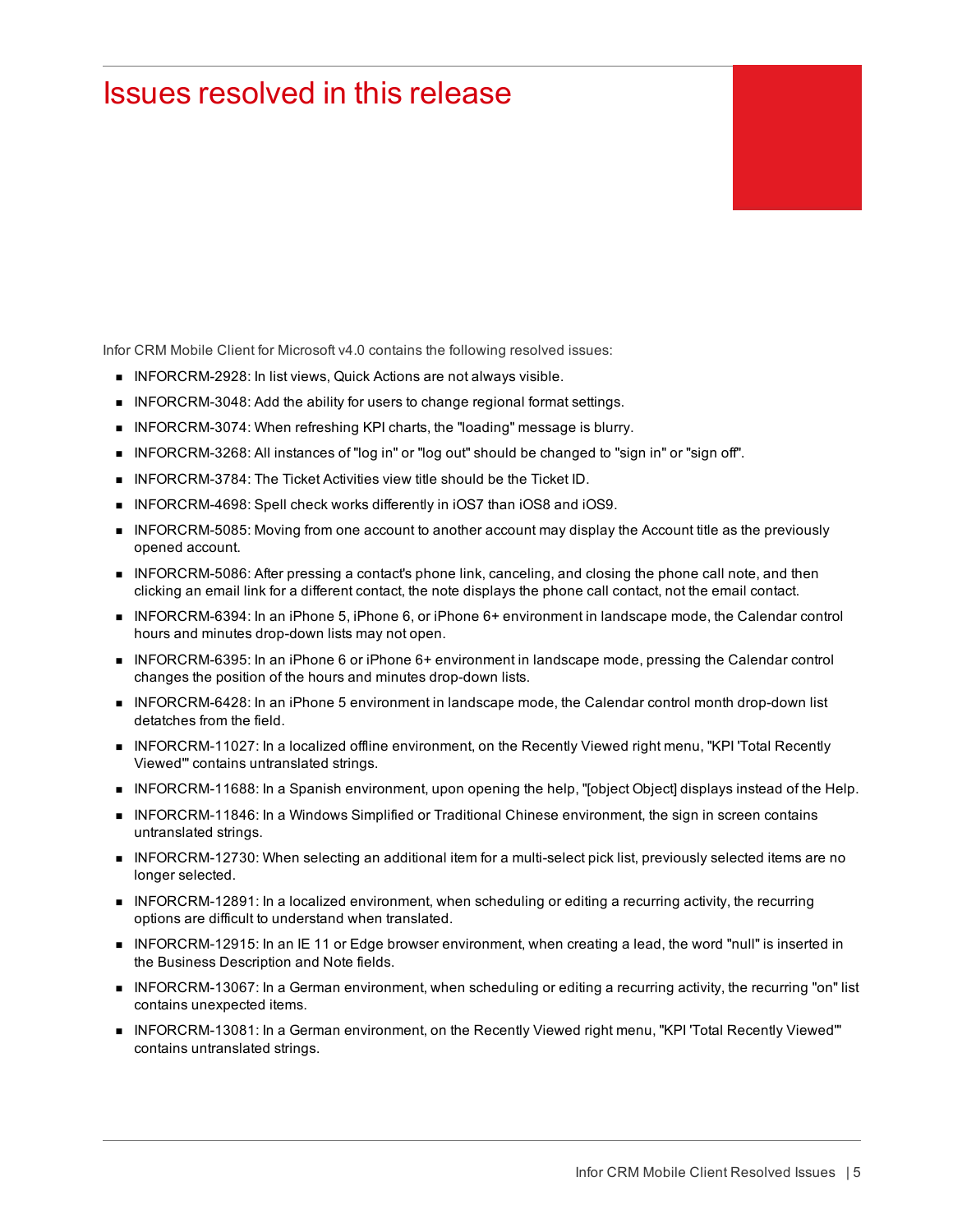- <sup>n</sup> INFORCRM-13107: In a French environment, on the Recently Viewed right menu, "KPI 'Total Recently Viewed'" contains untranslated strings.
- **NIFORCRM-13117: In a localized environment, the Contour Help title contains untranslated strings.**
- **n** INFORCRM-13171: In an offline Russian environment, the Options Show Usage list contains untranslated strings.
- <sup>n</sup> INFORCRM-13205: In an offline Chinese environment, the Options Show Usage list contains untranslated strings.
- <sup>n</sup> INFORCRM-13585: In an offline environment, users should be able to add a note.
- <sup>n</sup> INFORCRM-14194: Numeric ranges should include operators "Greater than" and "Less than".
- **n** INFORCRM-14198: When creating a new sales order or quote, the number that displays is for the previously viewed record, not the new record.
- INFORCRM-14200: Quotes with a status of 'Awarded' should be read-only.
- INFORCRM-14471: The Mobile client should use SoHo Xi controls and stylesheets.
- INFORCRM-14569: On the Lead detail view, quick actions 'Send email' and 'Call main number' do not display as history records.
- INFORCRM-14570: On the Lead list view or group view, after performing an email quick action or clicking an email link, the history record that displays should be populated with the lead and company information.
- **n** INFORCRM-14571: On the Contact list view or group view, after performing an email quick action or clicking an email link, the history record that displays should be populated with the contact information.
- INFORCRM-14693: Refreshing a list view before it fully loads causes the list to display duplicates.
- **n** INFORCRM-14725: In a French or Italian localized environment, currency is not in the expected format.
- **NI** INFORCRM-14920: The Mobile client should be responsive for tablet and desktop views.
- <sup>n</sup> INFORCRM-14958: The "Log Out" label should be changed to "Sign Off".
- <sup>n</sup> INFORCRM-15142: In a localized environment, the Contacts group "Missing Emails for Customer Portal" is not translated.
- **n** INFORCRM-15235: When adding a product to a quote or sales order, the warehouse field displays incorrect data.
- <sup>n</sup> INFORCRM-15270: Open (Open, PartialPaid, Dispute) invoices should be displayed in appropriate age groupings, not just the All Ages grouping.
- **n** INFORCRM-15283: In an offline localized environment, the Options Show Usage list contains untranslated strings.
- **NIFORCRM-15826:** In a Japanese environment, the Complete Activity tooltip is not translated.
- **n** INFORCRM-15832: In a Japanese environment, the Sales Information page contains untranslated strings.
- <sup>n</sup> INFORCRM-15880: In a Japanese environment, the Opportunity Product Info label should not contain a space before "Info".
- <sup>n</sup> INFORCRM-16008: When creating a new sales order, clicking the Save button before entering any data causes the error "A server error occurred while requesting data."
- INFORCRM-16145: In a Thai or Chinese Simplified environment, My Notes/History does not display any records when data should display.
- **n** INFORCRM-16147: In a Chinese environment, on the Add Attachments page, there is no space between the Upload and Cancel buttons.
- **n** INFORCRM-16151: In a Thai environment, the date format should be D/M/YYYY not M/D/YYYY.
- **n** INFORCRM-16153: When uploading an attachment it is unclear what to click in order to select a file to attach.
- **n** INFORCRM-16156: In a Dutch environment, the Calendar contains the incorrect date format.
- n INFORCRM-16158: In a localized environment, in the Phone Call details view, the name of the person and the action for Called may be in the wrong order in some languages.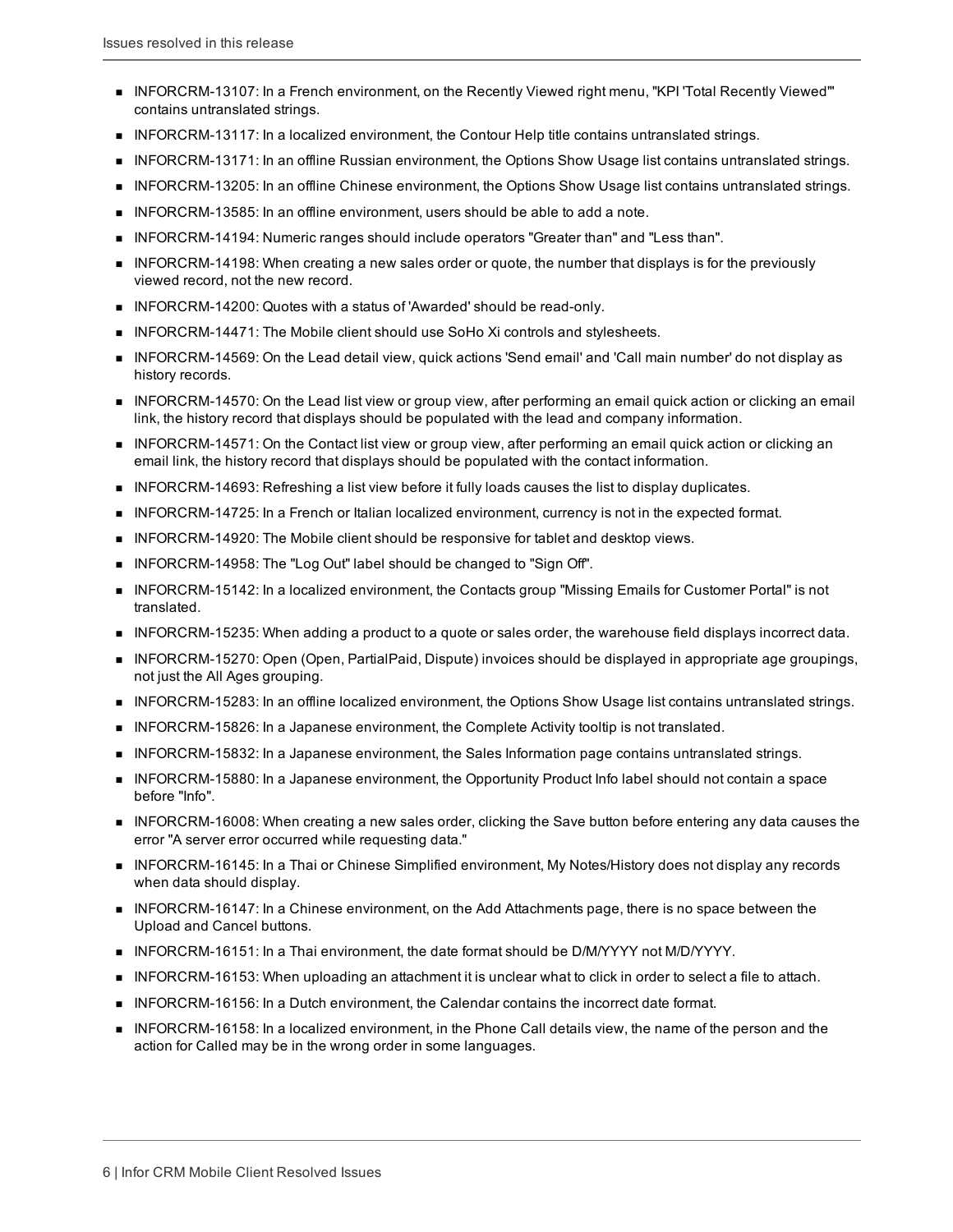- <sup>n</sup> INFORCRM-16159: In a Dutch environment, Opportunity dates and currency fields are not formatted correctly.
- <sup>n</sup> INFORCRM-16162: In a Dutch environment, the currency decimal separator is incorrect.
- <sup>n</sup> INFORCRM-16165: In a localized environment, on the Account Information Dashboards, the labels for the "Total" are not formatted correctly for translation.
- INFORCRM-16169: In a Dutch environment, performing a Hashtag search does not return results.
- <sup>n</sup> INFORCRM-16176: In a Dutch environment, when editing a private activity, the title of the screen is incorrect.
- <sup>n</sup> INFORCRM-16182: In a localized environment, when viewing Account KPIs, the KPI "Avg Time" contains a hardcoded character to represent thousand (K), million (M), and billion(B).
- **n** INFORCRM-16193: In a localized environment decimal values cause incorrect number formatting and calculations.
- INFORCRM-16430: In a localized environment, the My Schedule Setting, all KPI chart contains untranslated strings.
- INFORCRM-16514: In a localized environment, the Accounts Near Me dialog box Account Type label is not translated.
- INFORCRM-16663: When adding products to a quote, more products are listed when editing a quote than are listed when adding a quote.
- n INFORCRM-16672: On the Calendar in Month view, orange dots representing activities no longer appear after reselecting Calendar from the menu.
- INFORCRM-16684: In an Offline environment, users should be able to delete a note.
- <sup>n</sup> INFORCRM-16813: Accounts Nearby searches fail to display records correctly when the selected Type is Customer and there are more than 100 accounts in a 500 mile radius.
- INFORCRM-16828: Users should not be able to click the Quote Edit button when the Quote Edit security action is disabled.
- INFORCRM-17564: In the help "Working Offline" section, Windows Phone 8 should not be listed.
- INFORCRM-17693: When manually typing a date or selecting a date value from a modal window, the onChange function does not fire.
- <sup>n</sup> INFORCRM-17823: In Settings, Language and Culture label should renamed to Language and Regional Format
- **NIFORCRM-18007: The Language and Regional Formats list should list language names not codes.**
- INFORCRM-18106: The "More..." tooltip is not translated.
- INFORCRM-18108: The "Refresh" tooltip is not translated.
- <sup>n</sup> INFORCRM-18248: When an Offline Note is created, a time stamp should be added to the card so it is easy to see when it was created.
- **n** INFORCRM-18416: When the Lead Edit view is opened from the list view or group view Quick Actions list, no data displays for Address or Owner.
- n INFORCRM-18514: in a Chinese environment, on the Accounts, Group, Settings, the tooltips for Cancel, Complete, and More are not translated.
- **n** INFORCRM-18684: On the Calendar, after adding an event, and then adding an activity, the event no longer displays on the Calendar.
- **n** INFORCRM-19263: On some views, the label "acct" should be "account".
- n INFORCRM-19300: When performing a Hashtag search for alarm,any activities that were updated to include an alarm are not returned in the search results.
- n INFORCRM-19859: In the error message "A server error occured while requesting data." "occurred" is misspelled.
- n INFORCRM-19995: In the Help, all instances of "tap" should be replaced with "click".